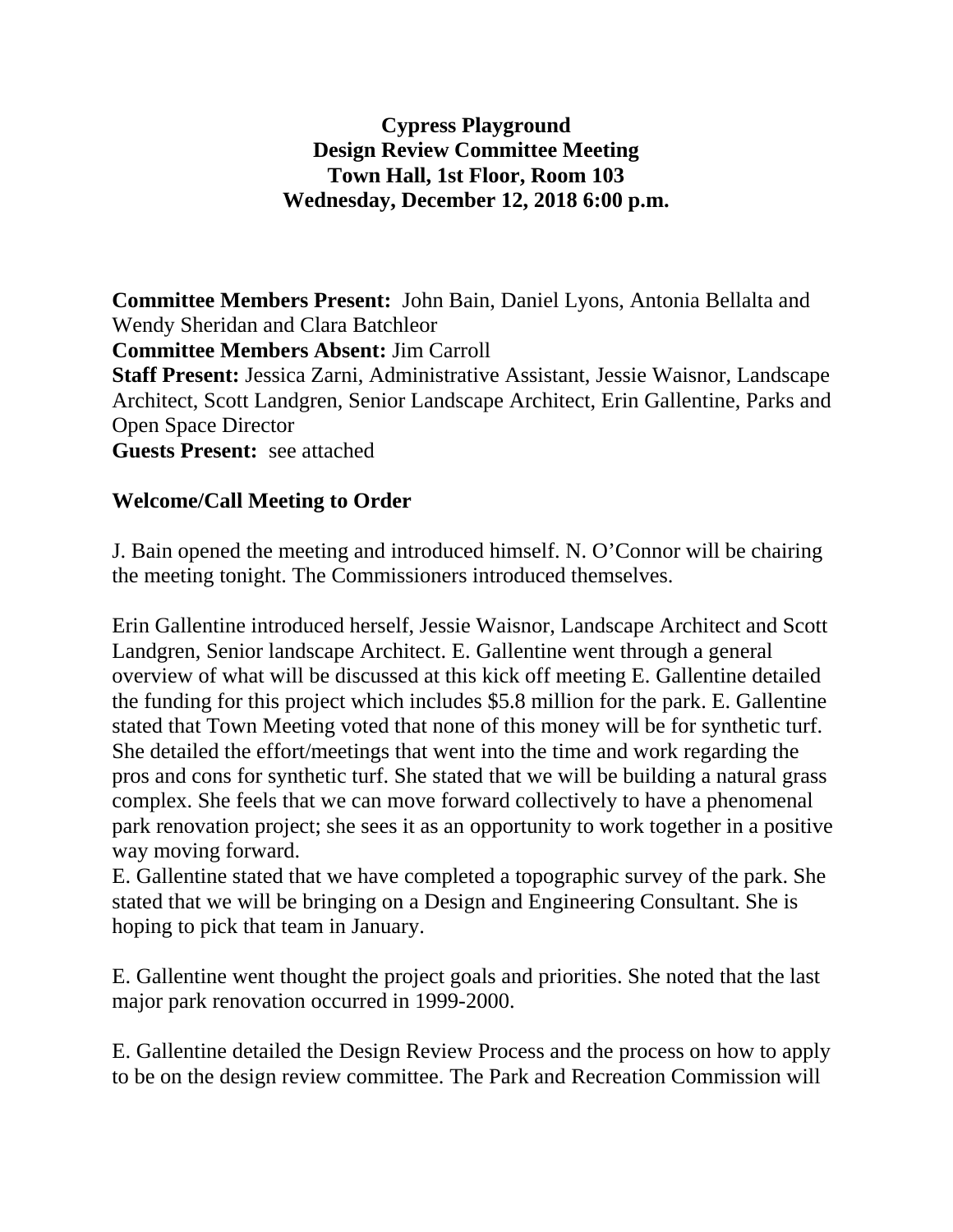appoint the committee members at their January Park and Recreation Commission Meeting.

She stated that we will look at concepts with the public and look at a variety of designs. Everyone will be able to respond/ add their own input. Ultimately, the design review committee will vote on a recommended plan, establish priorities given the budget and that will go to the full Park and Recreation Commission for their vote.

She discussed how we need to find a balance for the park between active and passive users/ programmed and un-programmed and that maintainability is key.

E. Gallentine and B. Hochleutner discussed then preliminary selection/central register/request for proposals/ invitation to bid process for this project.

The project timeline was discussed. E. Gallentine discussed the High School renovation project timeline.

It is the intent that the field will be seeded not sodded.

An Arial slide of Cypress Street Playground/Park Neighborhood was shown. The pedestrian movement is going to change related to the upgrades to the High School. The project is considering a sidewalk expansion along the High School side of Tappan Street. They are looking at making Greenough Street a slow street. Creating a node on Dana Street was discussed. This is an important connect from the neighborhood to the MBTA. Various user groups of the field were discussed.

J. Waisnor introduced herself. She presented a park overview. She listed the 6 park entrances and showed pictures of each.

J. Waisnor discussed the park perimeter/edge conditions.

J. Waisnor detailed the site fencing.

She displayed pictures and detailed the play equipment.

Lawns and existing trees were discussed. The health of the trees will be looked at.

Pictures of the Athletics fields and basketball courts were shown.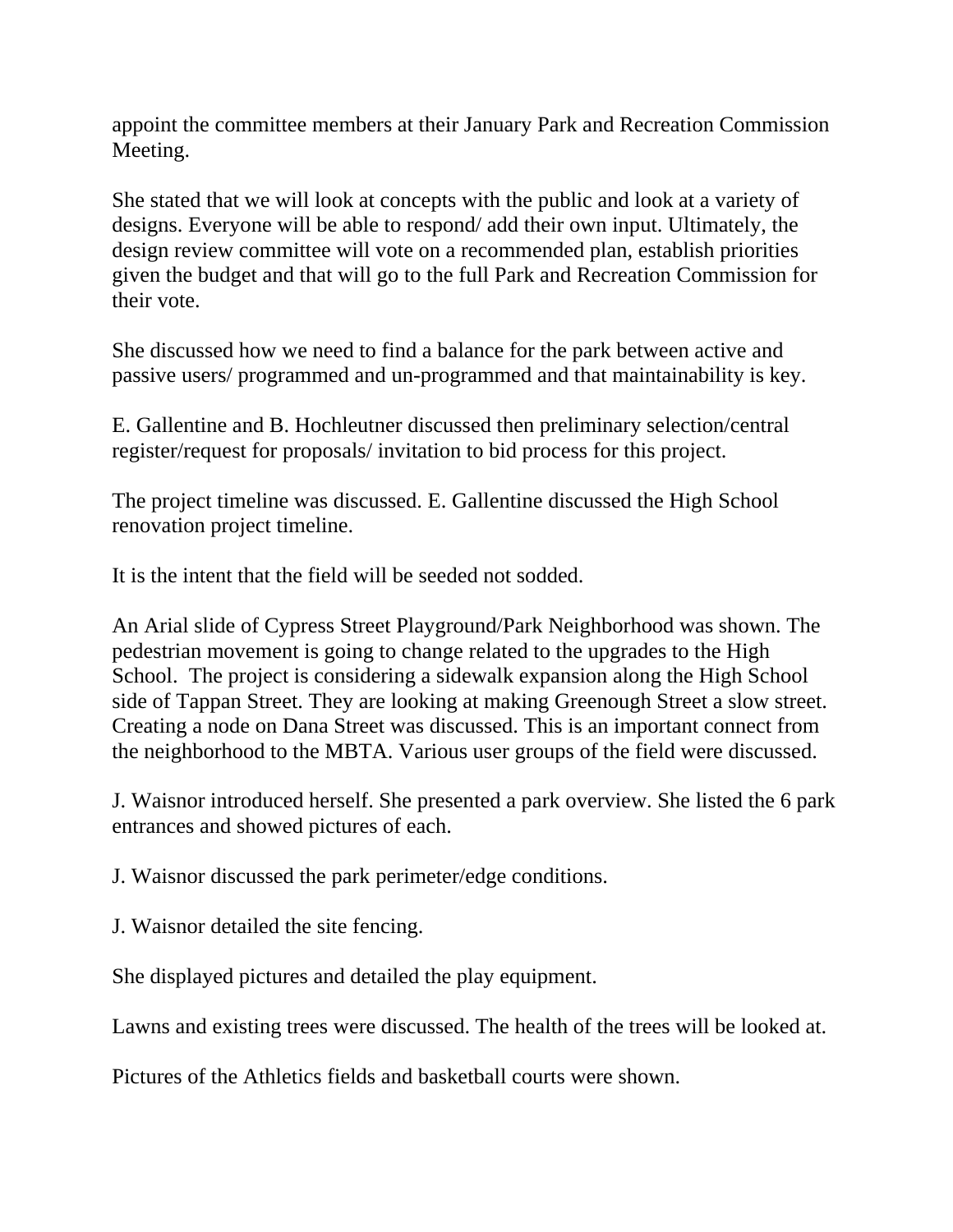J. Waisnor detailed the various site furniture.

At this point N. O'Connor opened the meeting up to a discussion. N. O'Connor welcomed everyone. They are looking to hear about the parks' strongest points, who the park users are and what would be the most valuable improvement.

Ruthanne Snyder addressed the Commission. She wanted to state that the adult people like this play equipment and children like to run in the bushes. You could trade off a lot mazes and bushes for the kids to run through and save yourself a lot of money. She thinks this would make a better enjoyable experience for the little kids.

Deborah Rivers addressed the Commission. She stated that she was quite involved in all the discussions with the field surface. She is very concerned about where the play can happen. She is happy we are going to keep natural grass, but the issue of having more places for athletic play can happen is important. She stated that the city of Springfield has all natural playing field and they organically maintain it. She thinks we should get in touch with them to find out how they are doing that.

Nancy Wagman addressed the Commission. She wants to make sure that we include the use of the hill for the sledders in the design.

Brian Hotchleutner addressed the Commission. He thinks the biggest challenge is figuring out a way to make the grass field work with all the heavy use. He stated that it's an opportunity in Brookline to set precedent for these practices, but he does know that it is a challenge. He worked as the Chief of Staff for New York City Parks and he feels like he has some experience and in some ways its really straight forward but in other ways there is all these other details with figuring out how it will work with the High School Expansion. He is looking forward to seeing what types of approaches we can come up with.

Johnathan Small addressed the Commission. He is wondering if there are any lessons to be learned regarding fields with what happened at Emerson Garden. E. Gallentine stated that this will be a different approach; the grading is being done differently than the intended solution for grading at Emerson. She stated that we will looks at lesson learned and we do apply everything we learn to all our projects.

Andrew Guttell addressed the Commission. He stated that the strong asset to the park is so many living by. He passes it many times during the week and it's often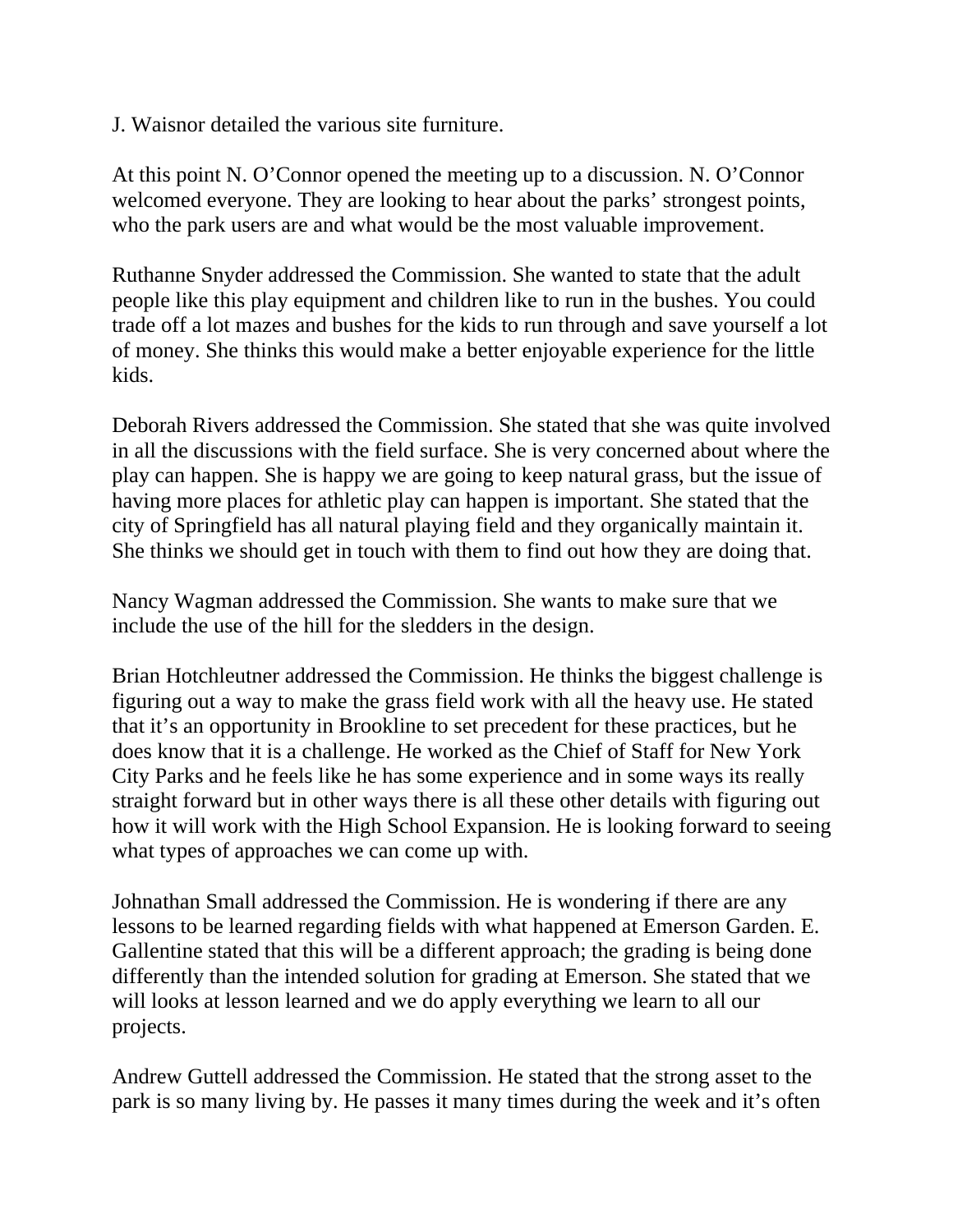empty and feels much underutilized. He is wondering what we can take from Downes and get people to use it. E. Gallentine stated that was a very good point. She often feels that the space is overused or underused. She thinks that maybe it is because it feels segmented and the park doesn't flow. She thinks it will be important to make the park feel more welcoming. She stated that it's a little challenging due to the width of the field. She stated that our last few park renovations we have included a very successful perimeter walking path. She thinks that we need to think that through.

A resident addressed the Commission. He stated that there are not many places to lock up a bike around that area. He stated that people bike up and down Davis Path both ways and wonders about putting in a bike lane.

John Dempsey addressed the Commission. He loves the fact that they have the graduation out in front of the High School; he thinks it a great community feeling. He would love to bury those utility lines; he would like to see it on the list on things to try. He thinks that it really interrupts the view. He stated that he would love to see how we could make Greenough Street work. He stated that the Hennessey Triangle that is just mulch would be a real opportunity to do something there. He thinks some seating in that area would help. He discussed the possibility of having some continuity of furniture throughout all the parks in Brookline.

N. O'Connor agrees with Greenough. She has been talking about this at the High School expansion meetings about that connection of the campus all around the Park and connection to the park. She discussed the idea of having Greenough like a plaza that would tie it together, and she thinks the Hennessey triangle is part of that.

Deborah Rivers wants to express the importance of street trees especially on Davis. She stated that the shade from those trees keeps the heat down, and she finds that to be very important. She believes that the area needs to have a pedestrian feel and acknowledge its part of the campus.

Barry Shield addressed the Commission. He wanted to ask how the process set up for this committee works and how it will progress with all the work on the High School expansion. E. Gallentine detailed how we are interacting at every level to make sure the project is well communicated, she stated that we are coordinating all efforts. E. Gallentine stated the perimeters of this committee's project are from curb of the sidewalk in, to the park. The High School is looking at curb on the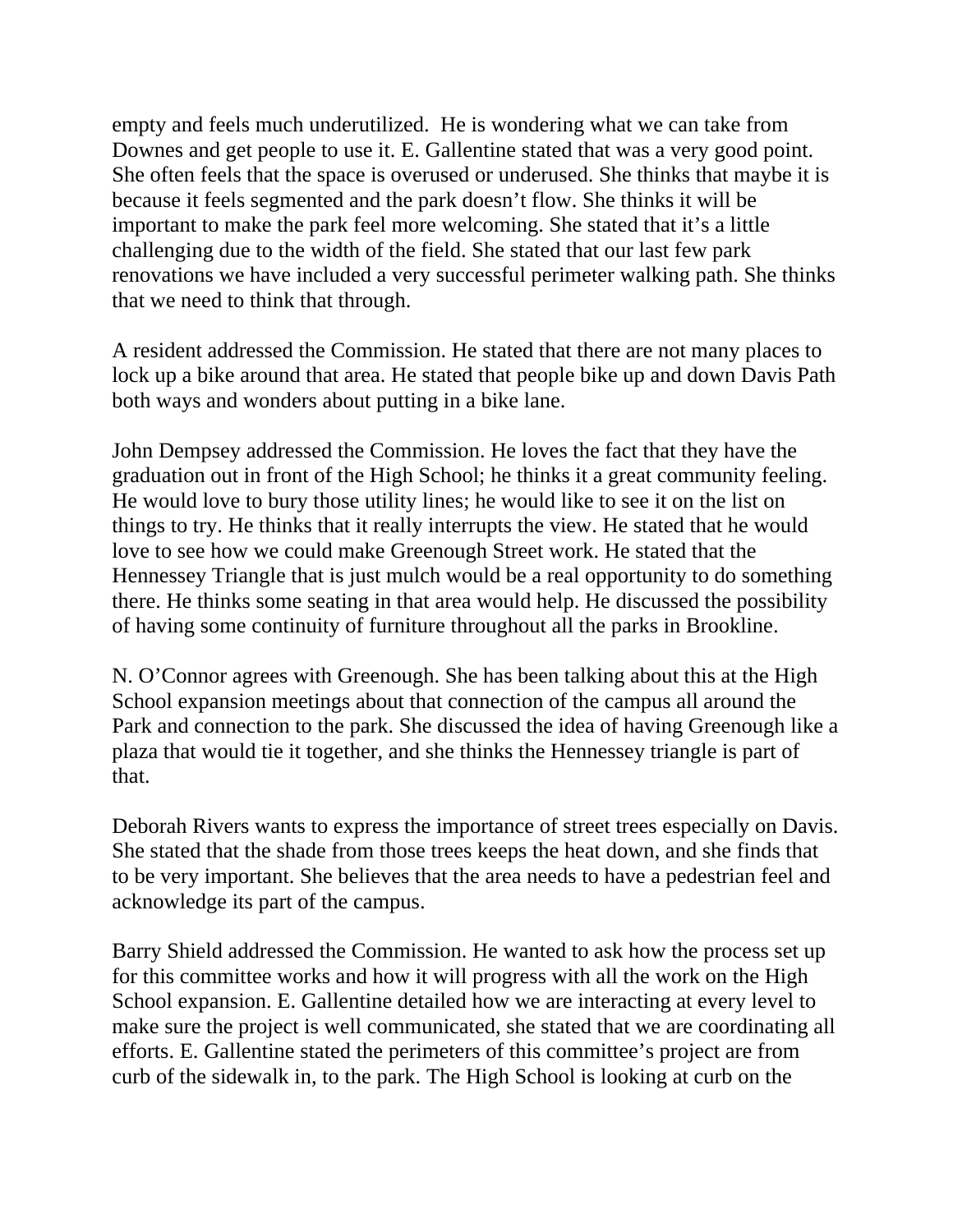other side of the road into school grounds. She stated that there are areas we will want well-coordinated that will overlap.

Ray Masek addressed the Commission. He stated that both sets of teams are interested in making it cohesive. He stated that he and E. Gallentine speak on a regular basis. He stated that the High School design team have prepared real models of the project, they find it to be very interactive and better than paper.

Hellen Charlupski stated that the interface between the two projects is important for the neighbors too. She stated that we will try to minimize as much as possible for the neighbors. N. O'Connor stated that she wants to make it as streamline and easy as possible. She also wanted to stress that what is being designed on both sides are cohesive.

A resident stated that if Tappan is going to be narrower, what is happening with the parking that is currently there. E. Gallentine stated that curb is not moving, the changes will be made on the other side of the curb, therefore leaving Tappan Street the same width. The curb line is staying where it is on both sides of the street. She discussed the traffic calming on Tappan.

A. Bellalta urged those that are here tonight to continue to come to the meetings and add input as the designs progress.

Susan Vishner addressed the Commission. She stated that BHS expansion and Planning Board listen to neighbors and abutters. There are many changes and suggestions from neighbors have been remarkable. She stated that to see everyone listening to neighbors/abutters was terrific. She agrees you can't pull out much of the parking at Tappan. She stated that traffic calming for the kids will be terrific. She knows Ruthanne suggested putting a maze instead of park furniture. She stated that one point to take from that is open space to run and do creative play is very important in conjunction with regular park playground that allows creative play. She stated that as an adult she doesn't use the park much, she appreciated the green space but there is nothing there for her. She would love to see the walking path or seat furniture to draw her in to use it.

J. Bain discussed the foot traffic going from Davis and Greenough and cutting across to the new Cypress Street Playground facility. The field has been done over, but at one time there was an opening at the bridge on Aspinwall, and within months there was ditch there. He wonders how we will protect the field and improve the field. He is thinking we may need a foot traffic study, N. O'Connor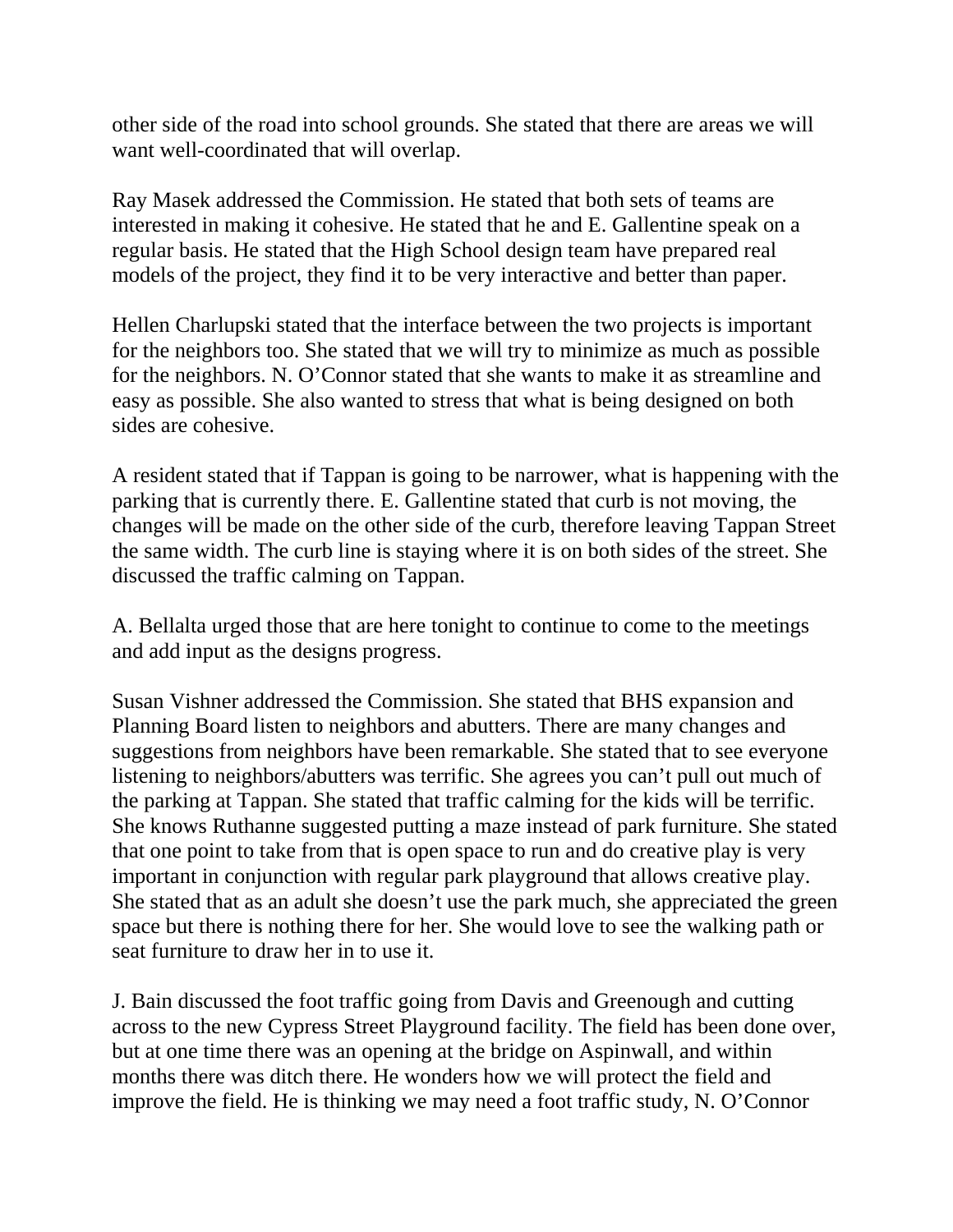sated that it's a good point, she stated that they say the students are coming out from the left hand corner and not the main staircase or gym.

A resident stated that J. Bain made a great point, he wonders how we keep the big brown spot from forming again. He wonders if there will be a mechanism for a budget line item every year. J. Bain stated that we don't have the luxury to rest the fields. E. Gallentine stated that we should be taking the fields off and out of play every four years and reestablishing the natural grass. She stated that we already have a shortage of athletic field space and also lack of field space for programming and permit uses. She discussed the vigorous field maintenance program, but stated that with the hours of use and non-resting grass can't survive, it's not as simple as maintenance it is really about quantity of fields and permitting. She discussed the possibility of restricting field hours. He stated that he is sure something can be done and mitigated.

A resident discussed the issues of baseballs being projected onto cars and onto roofs on the Davis street side. E. Gallentine stated that we have talked about netting and can talk about that in the upcoming meetings. The resident and E. Gallentine discussed any restrictions on the number of ball fields going in. E. Gallentine stated that we can look at the radius of the fields. She stated that we need to think about uses, size and mitigating elements.

D. Lyons and Scott Landgren discussed designing and installing a separate irrigation zone in to water the softball infields, to avoid the dust that occurs regularly, especially for the day for graduation.

Guus Driessen addressed the Commission. He suggested raising the intersection for pedestrian flow. He sated on the other side they are walking though the parking lot of the MBTA and will not use crosswalk,

A resident stated that bleachers could be nice a nice addition, he has never seen bleachers very full. He stated that we need something that gives you a little seating.

Grace Watkins addressed the Commission. She stated that as a teacher she takes care of a lot of kids and she would love to see more swing access and older kid access equipment. E. Gallentine stated that people love swings and we can look at different layouts for swing, she stated that sometimes swings are hard because of the huge safety zones. She thinks that we can look at that and see how we can incorporate that.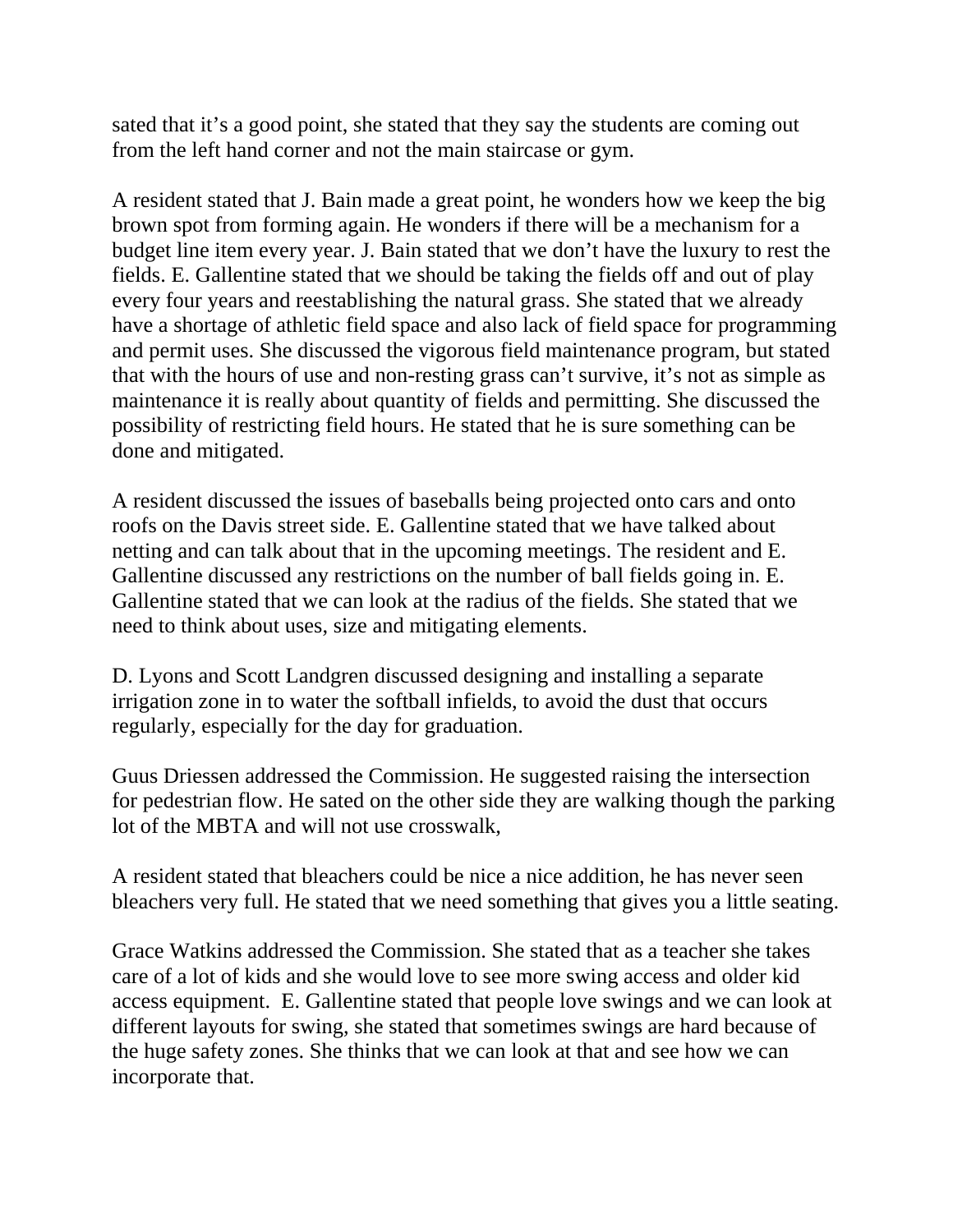W. Sheridan stated that Lincoln School Playground is overdue for a renovation.

A resident stated that basketball court is horrible and a drain pit in the middle. He personally never sees it being used very much, he thinks a half court might be better there and maybe use the extra space for swings.

W. Sheridan stated that she can envision just as the front of the high school is a spill out landing zone, near the younger children side of the park near the path becomes a spill zone. She stated that depending on that path ( spill zone) she would hate to see a resident not be able to walk through, we need to be thoughtful on that edge. E. Gallentine stated that has her thinking about the Tappan street scape and nodes for seating and gathering as you go down Tappan.

D. Lyons asked if the plan is to keep the basketball court in same general area. E. Gallentine would say so far yes. She stated that we can explore it but we may find it's pretty invasive to move it elsewhere.

Helen Charlupski stated that maybe there is a multi-use for that Basket Ball court. She is thinking of a four square maybe and allow for basketball. She sees a double use there. She sees chess games along the way.

A resident stated that when the High School students are coming out, we need to think about the interaction between the younger kids and high school students. She thinks we should shelter the younger play area a little from the oldest kids.

E. Gallentine stated that in thinking about multi use court and graduation we should be thinking about electrical and how they set up graduation. She wonders if there is a way to have graduation set up easier and allow for a performance space. She is thinking about a design for easy access to electrical and designated place for the band, so that is easy to set them up. C. Batchelor thinks we need to think about site lines as well.

E. Gallentine stated that before the next meeting we are looking to have those internal meetings with athletics and Recreation. She stated that we also will be doing a conditions assessment and will also be looking at the existing trees and we are also looking at different types of community engagement tools. This is a pilot to allow for people can participle remotely. This will allow for people to have a voice and say if they can't make physical meetings.

The Commission moved to adjourn.